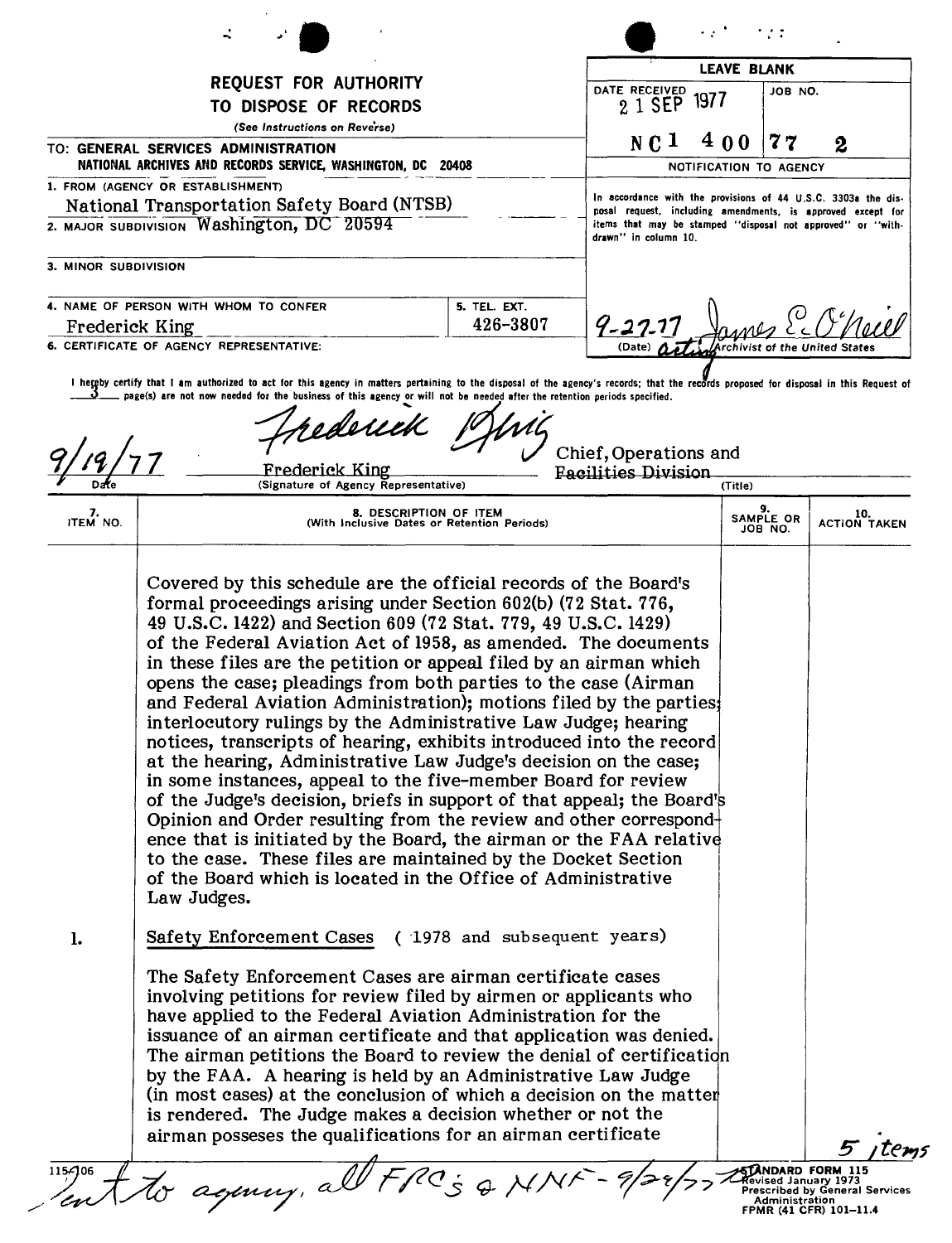or is physically able to perform the duties of the certificate sought. Airman must meet the medical qualifications and provisions specified in Part 67 of the Federal Aviation Regulations.

- a. Requests for Appeal Hearing Withdrawn. Retention: Transfer to Federal Record Center 1year after close of case; destroy 5 years after close of case.
- b. Appeal and Hearing Cases. Retention: Transfer to Federal Record Center 1 year after close of case; destroy 15 years after close of case.

The Seamen Appeal case files covered by this Schedule are the official records of the Board's formal review of seamen appeals arising under Section 304 (a) (9) (B) of the Independent Safety Board Act of 1974, Public Law 93-633, 88 Stat. 2169 (49 U.S.C. 1903 (a) (9) (B). The documents included in these files are the notice of appeal from the seaman which initiates the file; documents transferred to the Board from the Commandant of the U.S. Coast Guard; briefs in support of the appeal; transcript of oral arguments when held; and the Board's Opinion and Order in the Case. Also, the files include such correspondence as is initiated by the Board, the U.S. Coast Guard or the seaman,<br>relative to the case.<br>Safety Enforcement Cases. (Prior to 1978), Destroy

2. Safety Enforcement Cases. (Prior to 1978) Destroy 15<br>3. Seamen Appeal Cases Seamen Appeal Cases

II NNA 3019, Item 12

1

These cases involve appeals filed by seamen who have received decisions from the Commandant, U.S. Coast Guard, sustaining orders of an administrative law judge, revoking, suspending or denying a license, certificate, document, or register in proceedings under:

> R.S. 4450, as amended (46 U.S.C. 239); Act of July 15, 1954 (46 U.S.C. 239 a-b; or Section 4, Great Lakes Pilotage Act (46' U.S.C. 216 (b)

The Board will issue an Opinion and Order in the case after review of the appeal and brief in support of appeal together with the reply brief filed by the Commandant.

a. Requests for Appeal Hearing - Withdrawn. Retention: Transfer to Federal Record Center 1 year after close of case; destroy 5 years after close of case.